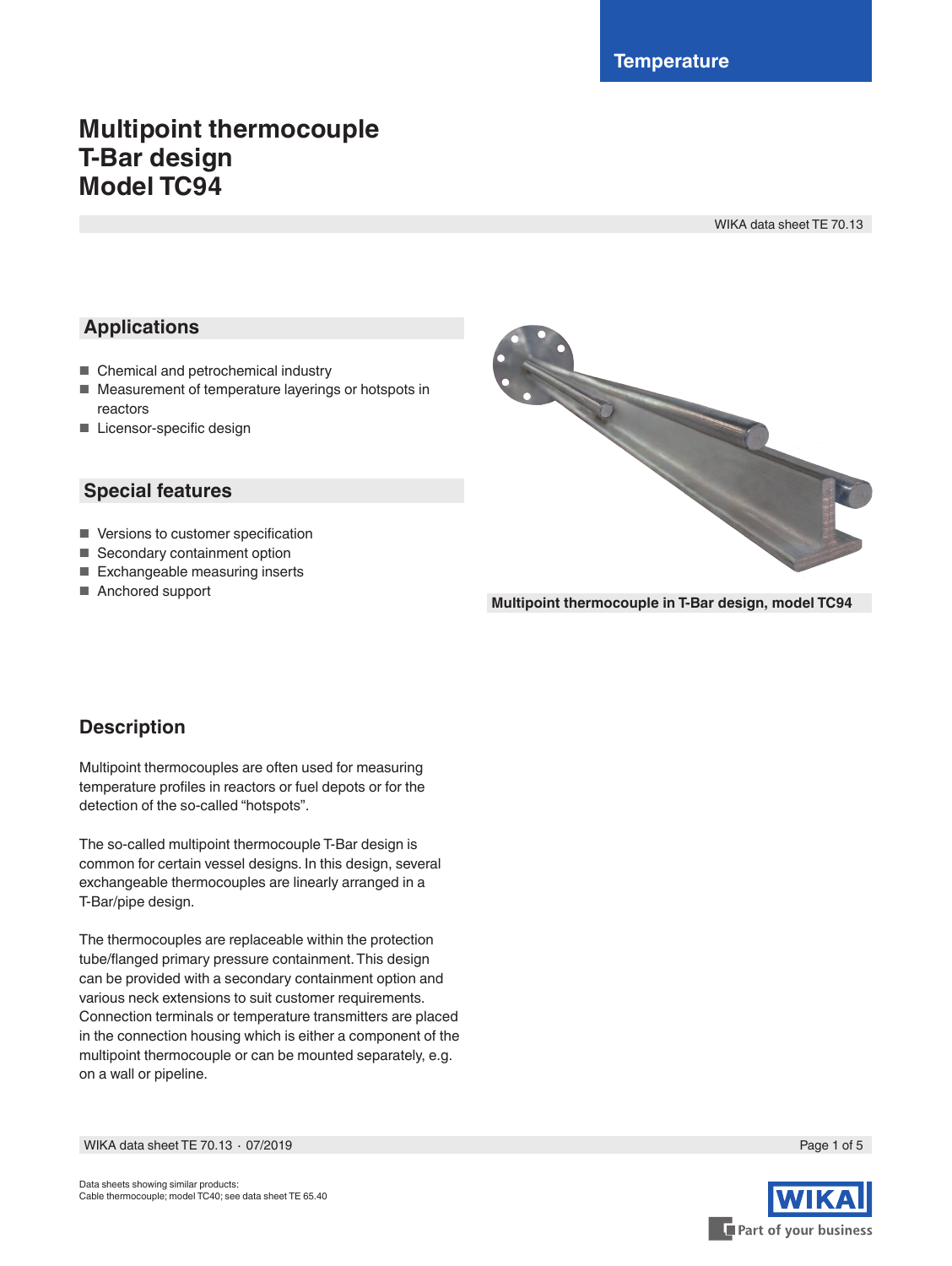# **Specifications**

### **Materials**

- Stainless steel 316, 316L, 347 or 321
- Special alloys or carbon steels as protection tube material

#### **Process connections**

Flanges of all major national and international standards

### **Sensors**

- Thermocouples as sheathed cable installation
- Single, double element
- Measuring point ungrounded or grounded
- For details, see data sheet TE 65.40 of the cable thermocouple model TC40

### **Shipping**

In wooden box or according to individual customer specifications

### **Base elements of a T-Bar multipoint thermocouple**

A multipoint thermocouple can be basically divided into 5 individual assemblies which are described separately below:

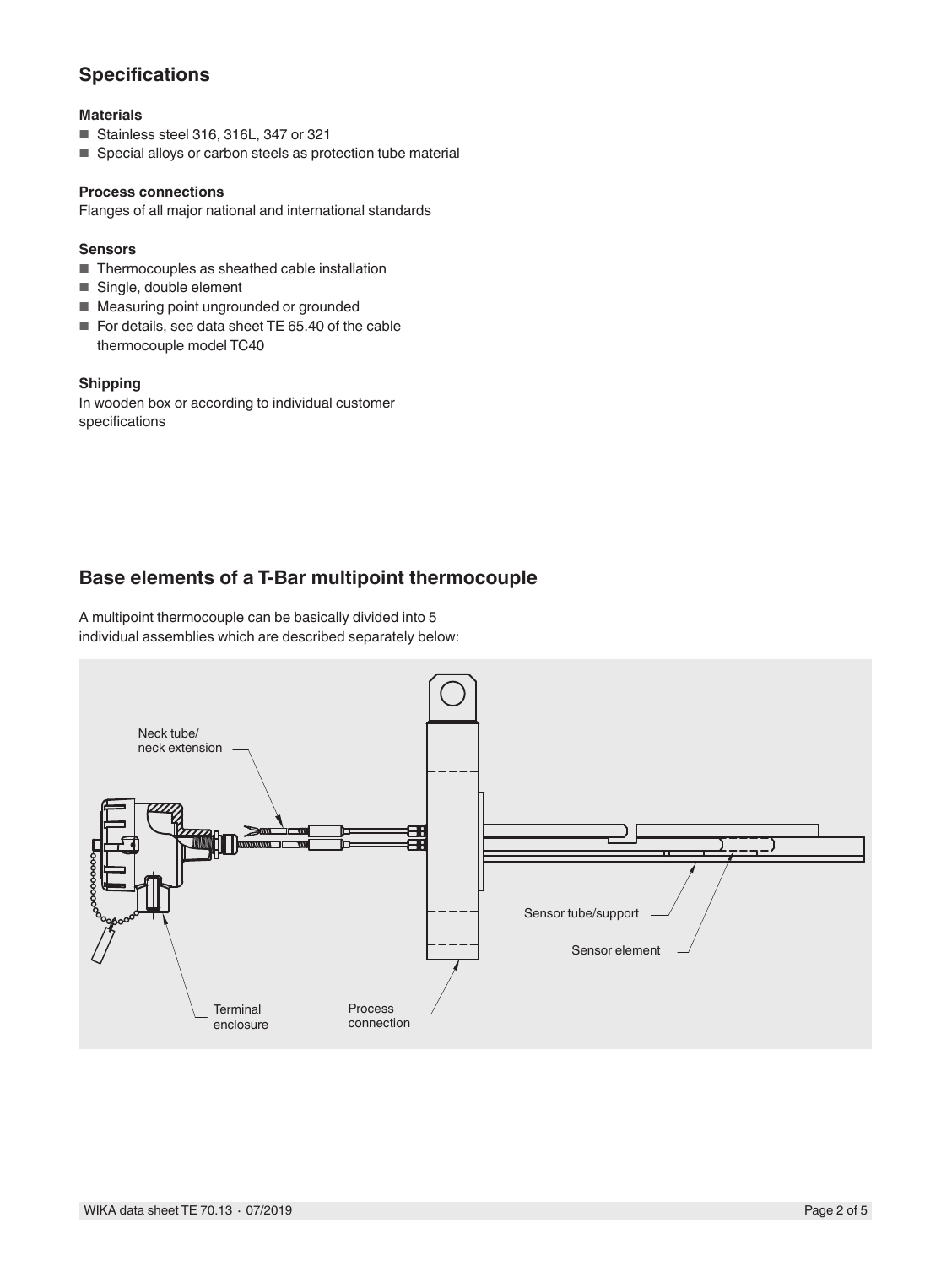# **Dimensions**

### **Point length and insertion length**



### **Sensor tube dimension**

1/4 NPS

### **Insertion length U**

Freely selectable

### **Material**

Stainless steel 316 Stainless steel 316L Stainless steel 347 Stainless steel 321

### **Flange designs**

Flanges in accordance with applicable standards, such as ANSI/ASME B16.5, EN 1092-1, DIN 2527 or to customer specification

| <b>Standards</b>   | <b>Flange design</b>                                           |
|--------------------|----------------------------------------------------------------|
| <b>ASME B16.5</b>  | Nominal width: 2  4"<br>Pressure rating: class 150  2,500      |
| EN 1092-1/DIN 2527 | Nominal width: DN 50  DN 200<br>Pressure rating: PN 16  PN 100 |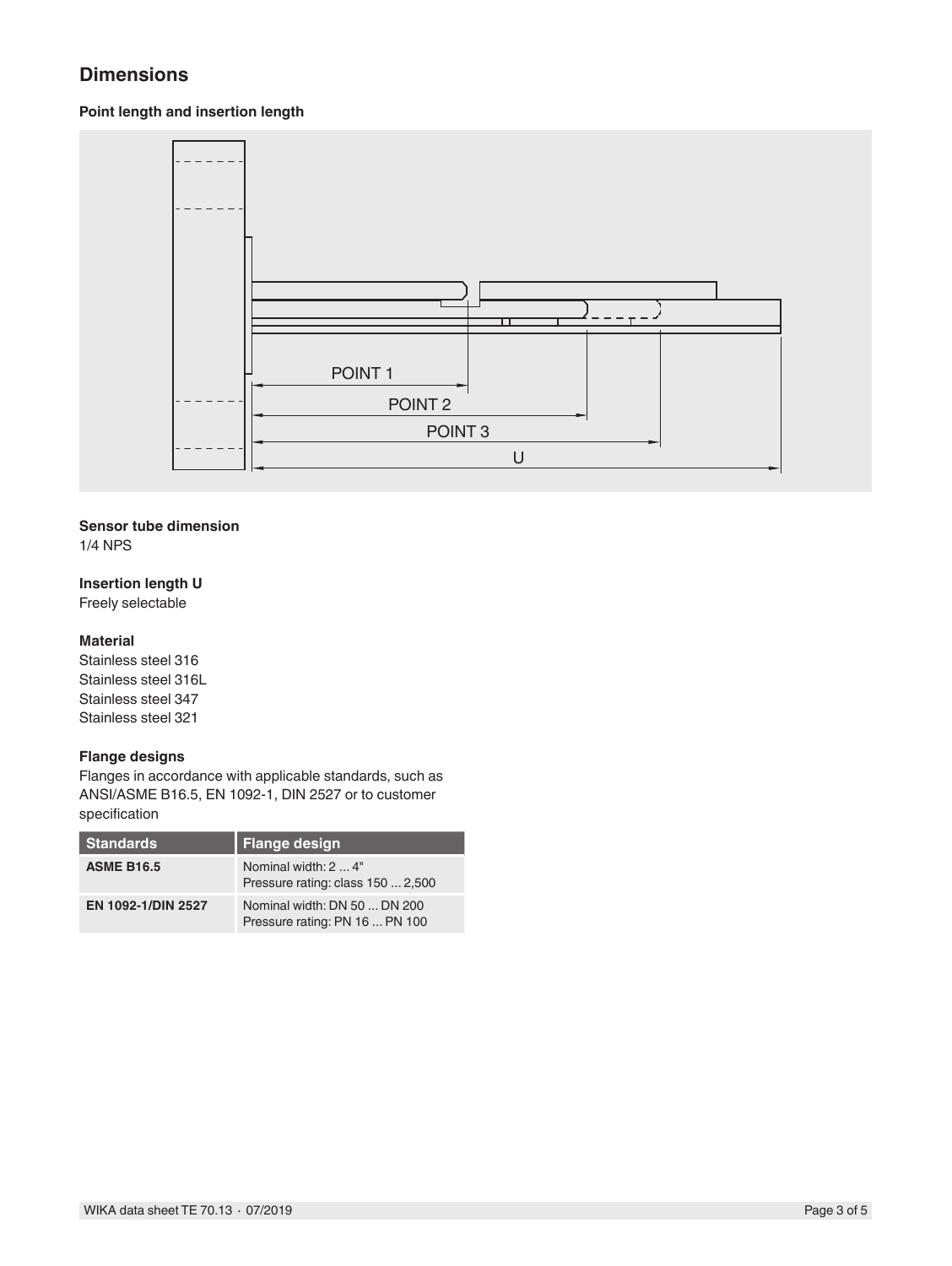### ■ **Neck tube/neck extension**

### Remote conduit connection to standard connection head Remote conduit connection to standard connection head



Secondary seal with offset attachment and shroud/support